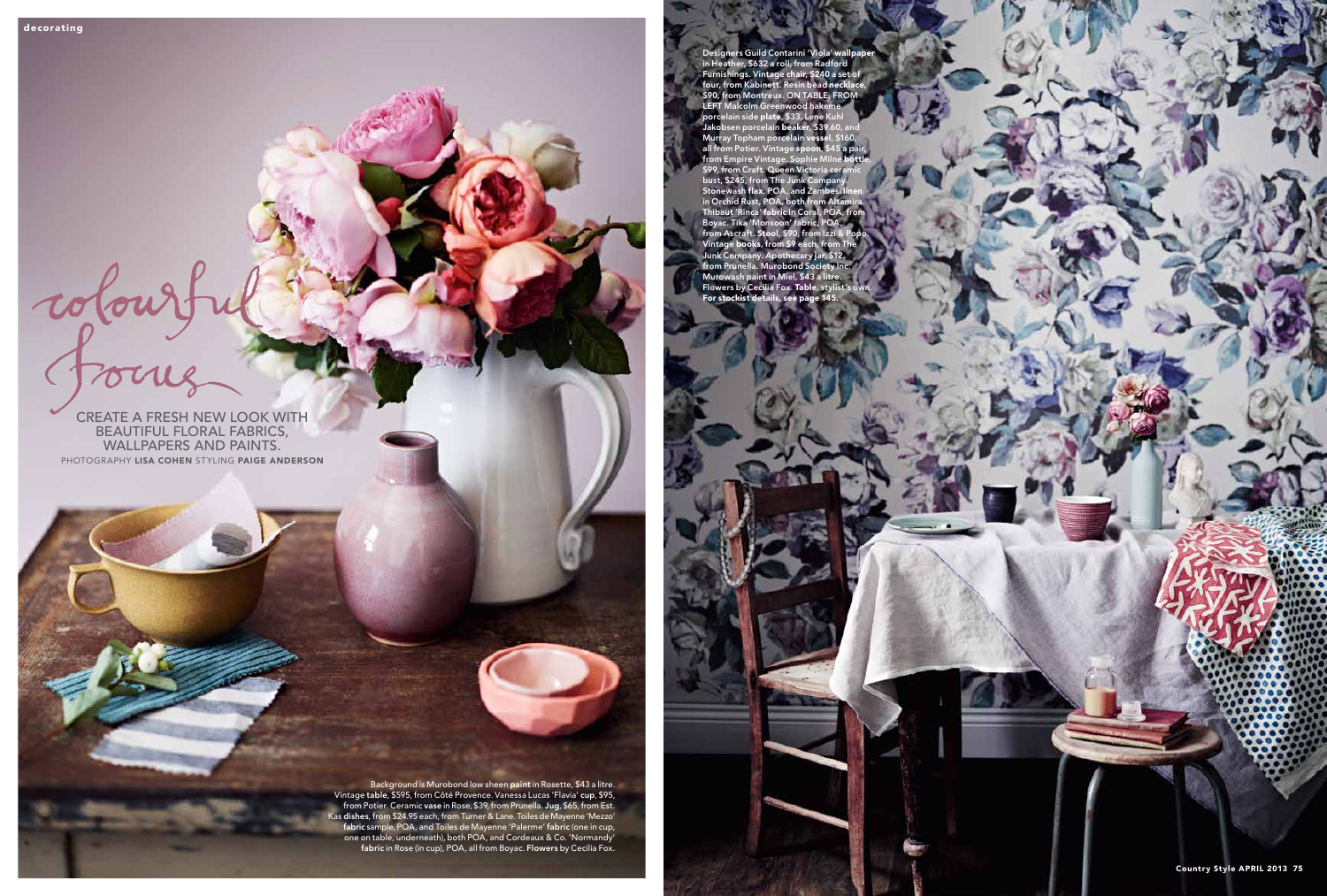

Ralph Lauren 'Plains Creek Botanical Parchment' wallpaper, POA, from Radford Furnishings. Wall light, \$180, from Izzi & Popo. IN BASKET, FROM REAR LEFT Florence Broadhurst 'Tudor Floral' and 'Ingram Tapestry' wallpaper, \$350 a roll each, both from Signature Prints. Highlights Collection '3015' wallpaper, \$193 a roll, from Scandinavian Wallpaper Décor. Designers Guild 'Mehsama' wallpaper in Indigo, \$180 a roll, from Radford Furnishings. Knowles & Christou 'Ikebana' wallpaper, POA, from Ascraft. Tag with seed bottle, \$4.50, from Prunella. Marvic Textiles 'Alexander The Great' toile fabric in Aubergine, POA, from Seneca Textiles. Vintage basket, \$45, from Izzi & Popo. Stool, \$140, from Vixen & Velvet. FACING PAGE Background is Murobond Society Inc. Murowash paint in Galapagos, \$43 a litre. D.lux necklace, \$85, from Est. Small plate, \$10, from Empire Vintage. FROM TOP OF PILE Raoul Textiles 'Indira' fabric, POA, embroidered sheer fabric, POA, and 'Gilberte' fabric (tied with linen ribbon), POA, all from Tigger Hall Design. Lisa Fine 'Paradeiza' fabric in Smoke (the pale fabric underneath), POA, from Ascraft. Martyn Lawrence-Bullard 'Faux Bois' fabric in Saffron, POA, from Tigger Hall Design. Linen ribbon, \$7.50 a metre, from Est. Botanical tag, \$2, from Prunella. Apothecary jars, from \$12 each, from Prunella. Murobond Society Inc. Murowash paint in Miel, \$43 a litre, and Murobond low sheen paint in Loveletter, \$38 a litre. Dyed string, \$11.90, from Plain & Simple. For stockist details, see page 145.